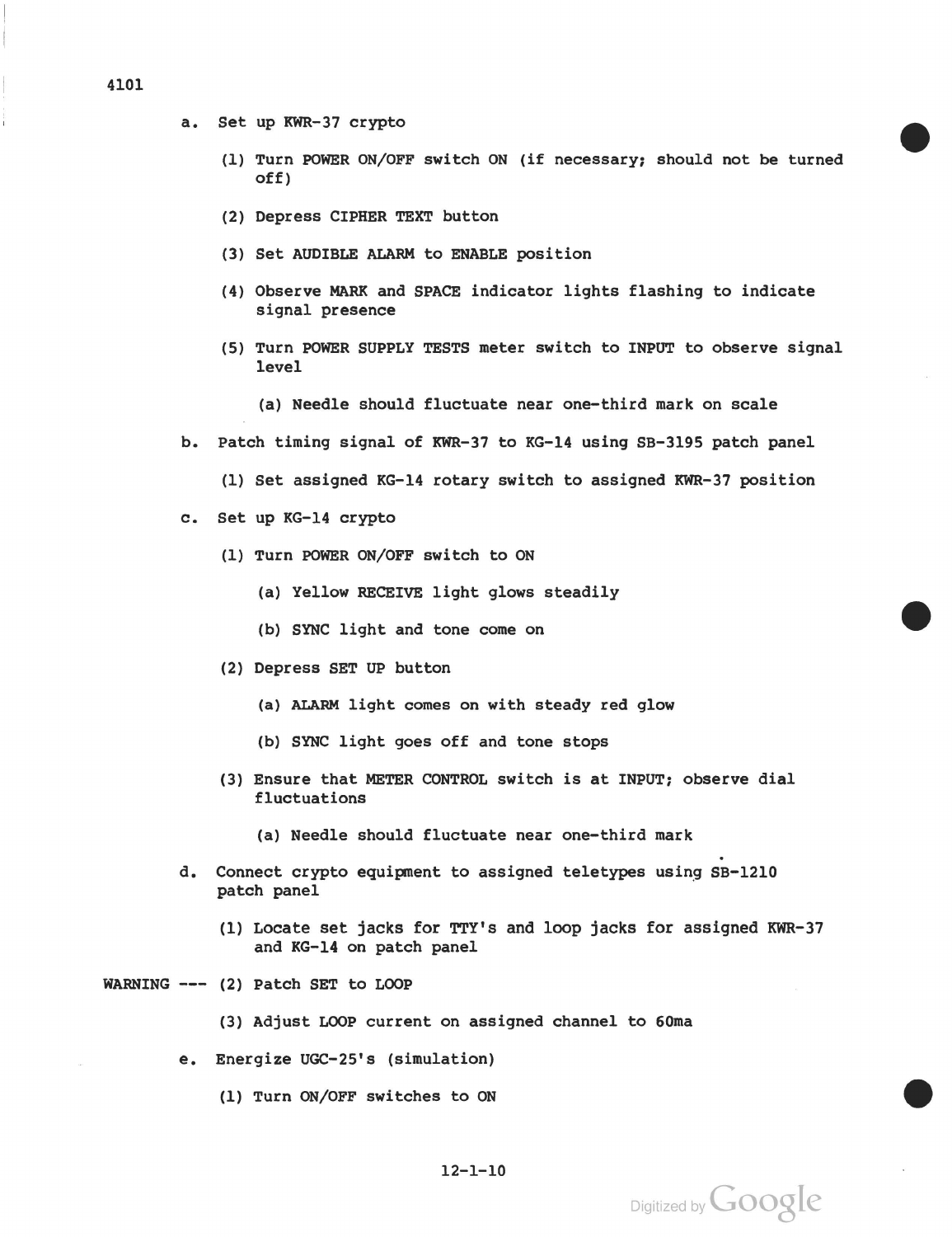## 4101

- 5. Nation Bureau of Standards Time and Frequency Standard
	- a. Purpose: To provide an accurate time signal to synchronize November HF crypto equipment
		- (1) International call signs WWV fWashington) and WWVH (Hawaii)
	- b. Time standard Set up
		- (1) Connect antenna to assigned R-1051 HF receiver using SRA-12 electrical filter assembly
			- (a) Locate receptable on SRA-12 front panel for assigned R-1051 receiver
			- (b) Locate lowest available output jacks on filter assembly corresponding to assigned frequency
			- (c) Make patch
		- (2) Tune R-1051 receiver
			- (a) Set MODE SELECTOR switch to AM
			- (b) Dial in assigned frequency
			- (c) Set CPS switch to 000 to lock-in frequency
			- (d) Rotate RF GAIN control fully clockwise
			- (e) Set USB LINE LEVEL switch to +20db
			- (f) Plug headset into USB phone jack to monitor signal
		- (3) Patch R-1051 receiver to assigned J-939 remote jack using SB-973
		- (4) Plug headset into remote jack
- E. System Operation
	- 1. Synchronizing the KWR-37 Using WWV Time Standard
		- a. Five-minute interval synchronization
			- (1) Set inner clock dial to next possible five-minute start time
				- (a) Set outer clock dial for hour change if necessary
			- (2) Ensure CIPHER TEXT indicator is on
			- (3) Depress SET UP button
			- (4) Depress START button as tone for five-minute interval is heard on WWV
				- (a) Observe that HIGH SPEED and KEY lights are now on
				- (b) NORMAL light goes on when HIGH SPEED light goes out and beeping sound is heard
				- (c) Beeping sound will stop and SYNC light will come on when KWR-37 is in sync
					- 1. If KWR-37 goes to ORDER WIRE, depress CIPHER TEXT button to retain synchronization
					- 2. If beeping sound goes to a steady tone and SYNC light does not come on, repeat procedure
		- b. Late Starts